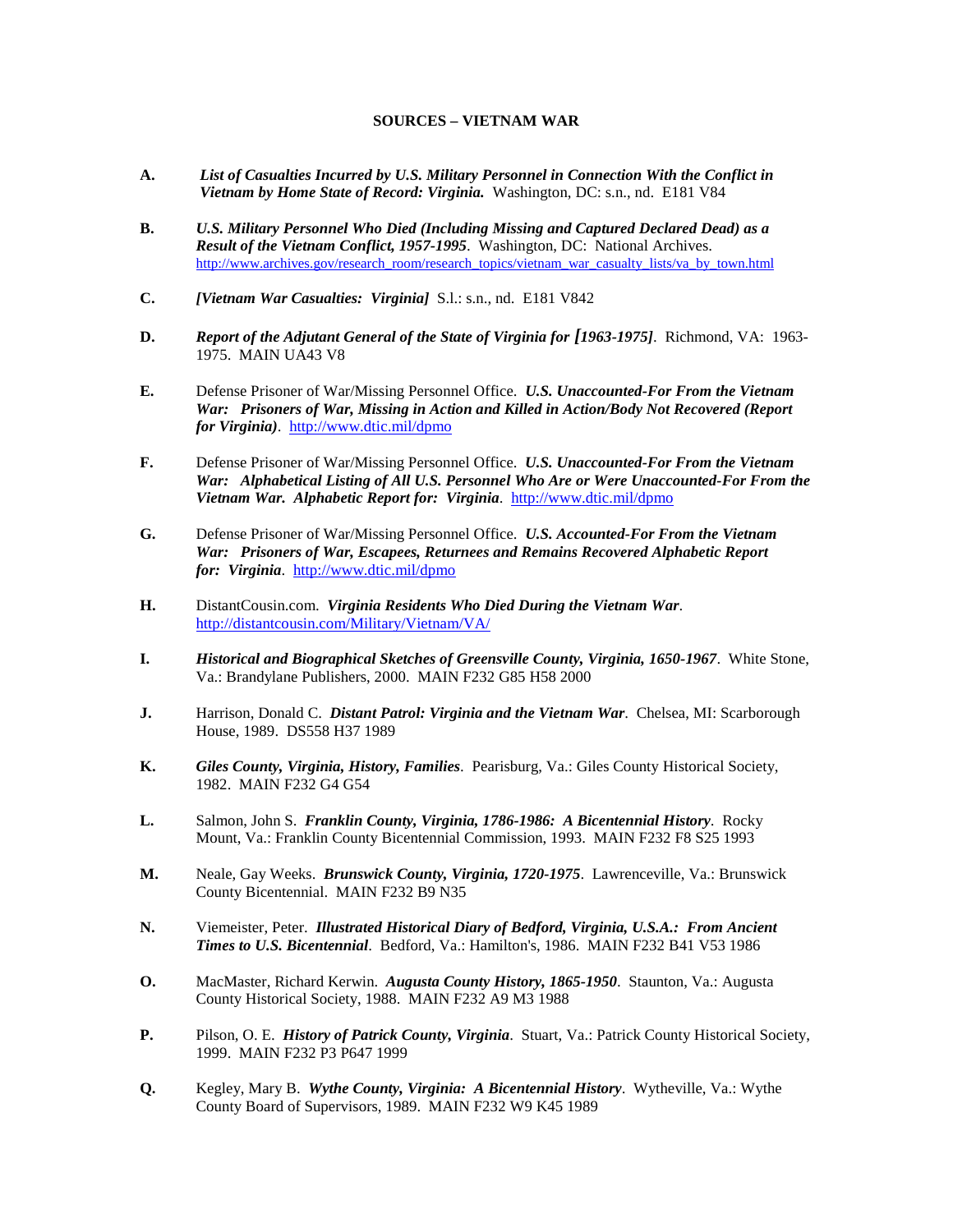- **R.** Kagey, Deedie Dent. *When Past Is Prologue: A History of Roanoke County*. Roanoke, Va.: Roanoke County Sesquicentennial Committee, 1988. MAIN F232 R54 K12
- **S.** Bruce, Carolyn Hale. *Roanoke, Pictured Past and Present*. Norfolk: Donning, 1988. MAIN F234 R6 B74 1988
- **T.** Leslie, Louise. *Tazewell County*. Radford, Va.: Commonwealth Press, 1982. MAIN F232 T2 L46
- **U.** Covey, Donald D. *A Greene County History, 2002*. n.p.: D. Covey, 2002. MAIN F232 G79 C6 2002
- **V.** GISEARCH.com. *Vietnam Casualties Database*. **<http://www.gisearch.com/memorials/vietnam/>**
- **W.** *Yet Another Album of Tazewell County, Virginia*. Charleston, W. Va.: Pictorial Histories Pub. Co., 1998. MAIN F232 T2 Y4 1998
- **X.** Tyler, David Gardiner. *A History and Pictorial Review of Charles City County, Virginia*. n.p.: D.G. Tyler, 1990. MAIN F232 C471 T96 1990
- **Y.** Davis, Margaret Grim. *Madison County, Virginia: A Revised History*. Madison, Va.: Board of Supervisors of Madison County, 1977. MAIN F232 M2 D26
- **Z.** Alleghany Highlands Genealogical Society. *Survey of Various Cemeteries of Alleghany County, Virginia*. Covington, Va.: Alleghany Highlands Genealogical Society, 1994-. MAIN F232 A5 A32 1994
- **a.** Sorrells, Nancy T. *The History of Old Providence Associate Reformed Presbyterian Church, 1742-2001*. Staunton, Va.: Lot's Wife Pub., 2001. MAIN BX9211 S746 S67 2001
- **b.** *Vietnam Veterans Memorial, Directory of Names*. Washington, D.C.: Vietnam Veterans Memorial Fund, 1982. MAIN DS559 V5
- **c.** Hobson, Christopher Michael. *Vietnam Air Losses: United States Air Force, Navy and Marine Corps Fixed-Wing Aircraft Losses in Southeast Asia 1961-1973*. Hinckley, England: Midland Publishing, 2001. Ref DS558.8 .H63 2001
- **d.** *Corpsmen!* Paducah, Ky.: Turner Publishing Co., 1996.
- **e.** *Arlington National Cemetery*. <http://www.arlingtoncemetery.net/>
- **f.** *The 1984 Register of Former Cadets of the Virginia Military Institute***. Lexington, VA: VMI Alumni Association, Inc., 1984. U430 V8 A45 1984**
- **g.** *Washington Post*. Film 223
- **h.** USMC/Vietnam Helicopter Association. *KIA Incidents*. **<http://www.popasmoke.com/>**
- **i.** Balfour, Daniel T. *13th Virginia Cavalry*. Lynchburg, VA: H. E. Howard, Inc., 1986. MAIN E581.6 13th B36 1986
- **j.** Personal Input/Feedback from family member or other concerned party.